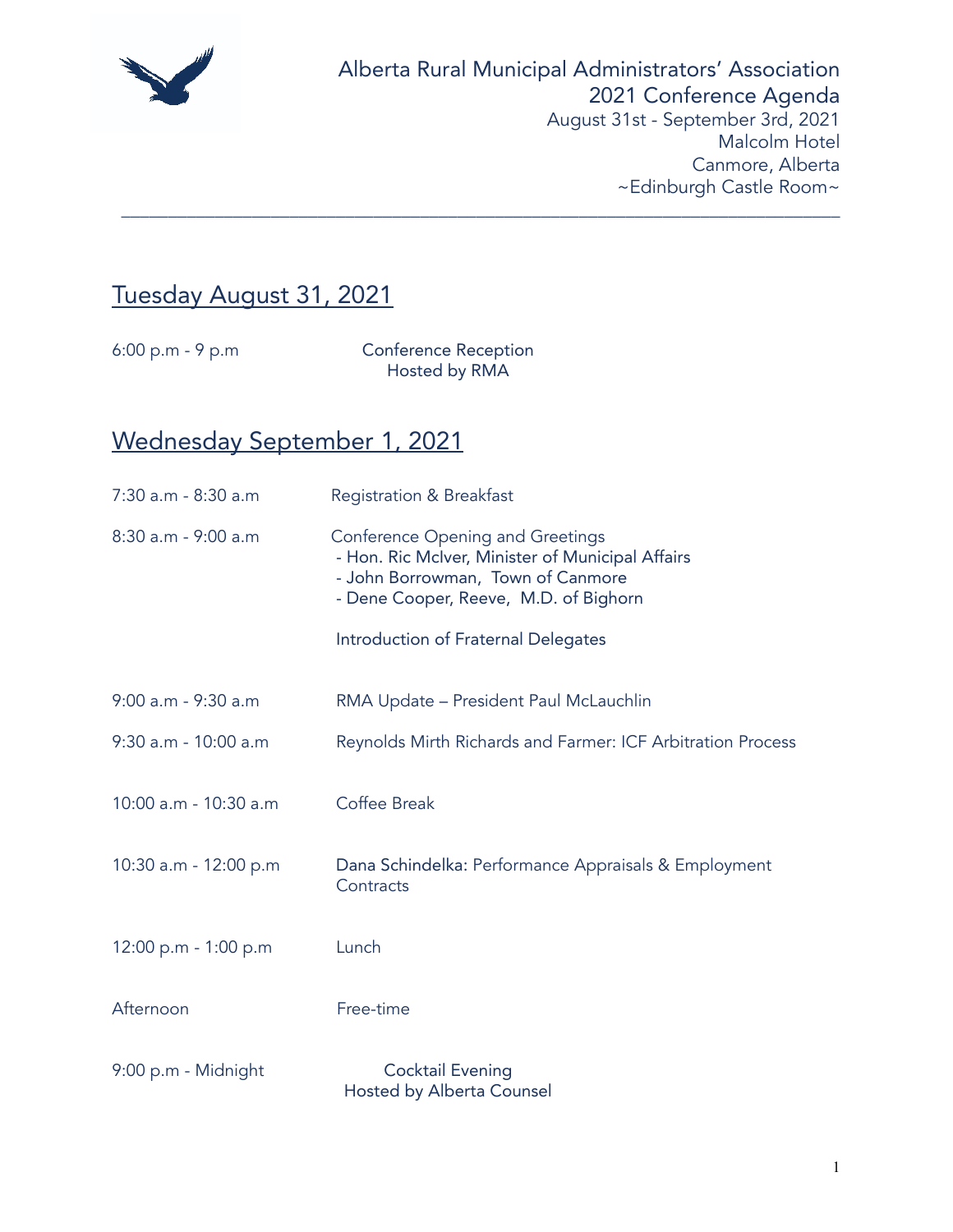

# Thursday September 2, 2021

| 7:30 a.m - 9:00 a.m   | <b>Breakfast</b>                                                                                                              |
|-----------------------|-------------------------------------------------------------------------------------------------------------------------------|
| 9:00 a.m - 10:00 a.m  | Dialogue with Municipal Affairs<br>Ethan Bayne, Assistant Deputy Minister, Municipal<br><b>Assessment and Grants Division</b> |
| 10:00 a.m - 10:30 a.m | Coffee Break                                                                                                                  |
| 10:30 a.m - 11:00 a.m | <b>Annual General Meeting</b>                                                                                                 |
| 11:00 a.m - 11:30 a.m | Brownlee LLP - Reconciliation: Check-in and Returns                                                                           |
| 11:30 a.m - Noon      | Emily Spreight (Red Deer County) - Research Findings on Remote<br>Work and Electronic Monitoring                              |
| 12 p.m - 1 p.m        | Lunch                                                                                                                         |
| 1:00 p.m - 1:30 p.m   | AUMA & The Municipal Climate Change Action Centre -<br>Rejuvenating Community Buildings through Energy Management             |
| Remainder of day      | Free Time                                                                                                                     |

\_\_\_\_\_\_\_\_\_\_\_\_\_\_\_\_\_\_\_\_\_\_\_\_\_\_\_\_\_\_\_\_\_\_\_\_\_\_\_\_\_\_\_\_\_\_\_\_\_\_\_\_\_\_\_\_\_\_\_\_\_\_\_\_\_\_\_\_\_\_\_\_\_\_\_\_\_

6:00 p.m - 10 p.m Banquet and Entertainment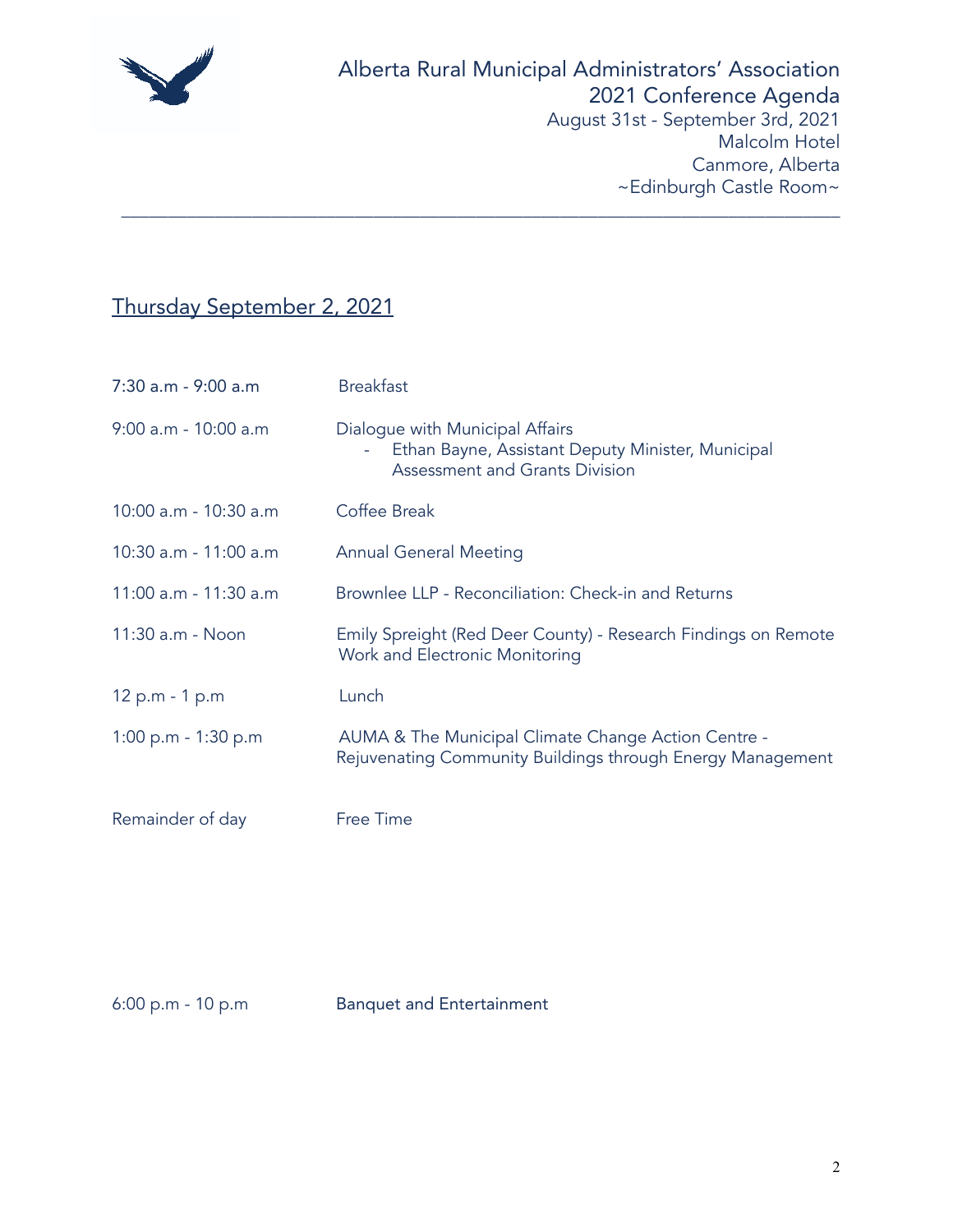

## Friday September 3, 2021

| $7:30$ a.m - $8:30$ a.m | <b>Breakfast</b>                                                                          |
|-------------------------|-------------------------------------------------------------------------------------------|
| 8:30 a.m - 9:30 a.m     | Paul McLoughlin – Overview of the workings of Provincial<br>Government                    |
| 9:30 a.m - 10:30 a.m    | Ann Mitchell, CAO, Lethbridge County - Building a Successful<br>Relationship with Council |
| 10:30 a.m - 11:30 a.m   | Mike Haugen - CAO Contract Survey Results and Discussion                                  |
| 11:30 a.m               | Adjournment                                                                               |

\_\_\_\_\_\_\_\_\_\_\_\_\_\_\_\_\_\_\_\_\_\_\_\_\_\_\_\_\_\_\_\_\_\_\_\_\_\_\_\_\_\_\_\_\_\_\_\_\_\_\_\_\_\_\_\_\_\_\_\_\_\_\_\_\_\_\_\_\_\_\_\_\_\_\_\_\_